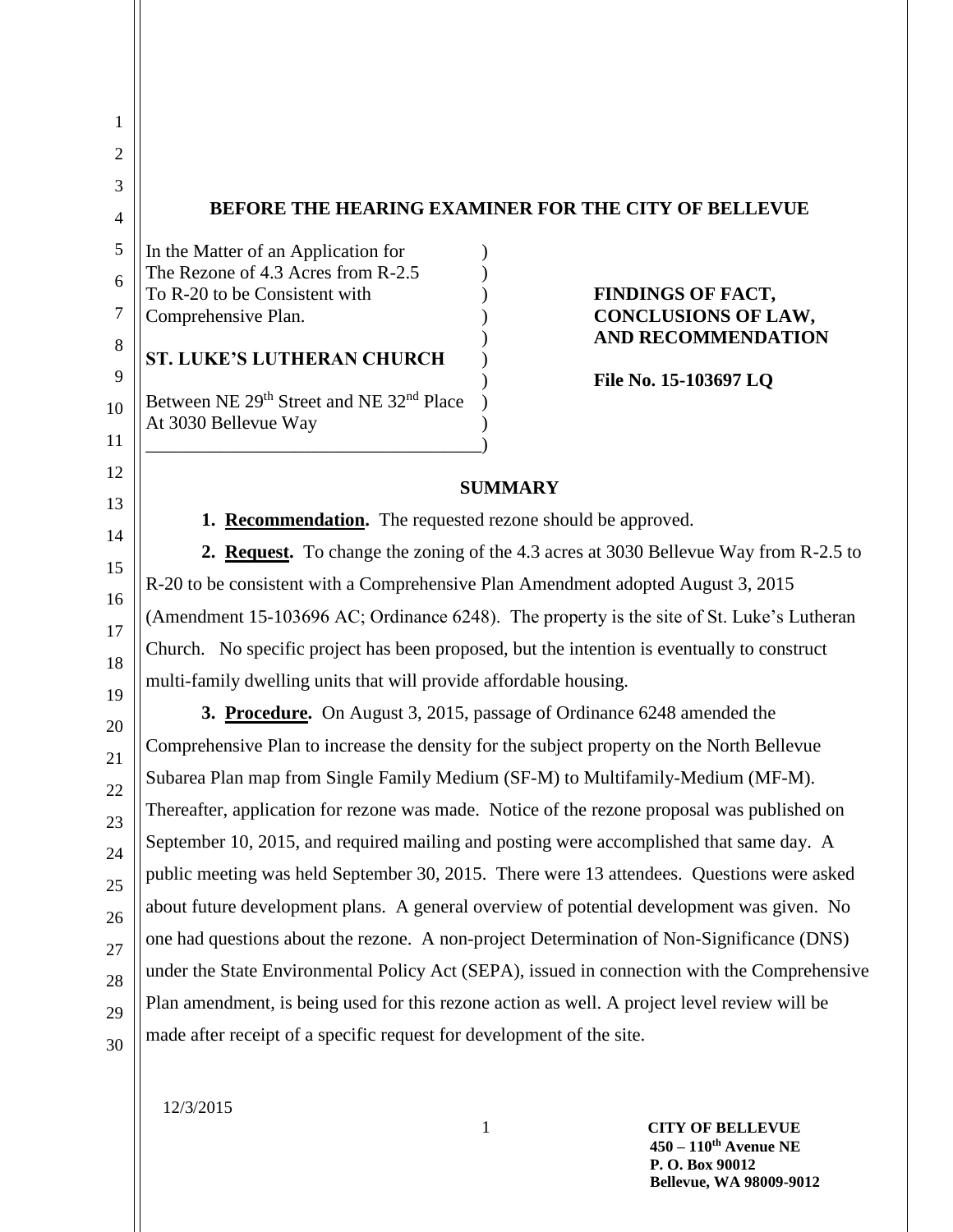## **FINDINGS OF FACT**

1. The factual matters set forth in the foregoing Summary are adopted by the Examiner as findings.

2. The property has for many years served as the site for St. Luke's Lutheran Church. There are two parcels: 202505-9158 and 202505-9188. Currently the church is surrounding by landscaping and associated parking. The eastern portion of the site contains undisturbed steep slopes and streams/wetlands. Future development will need to conform to Critical Areas requirements in regard to setbacks and allowed uses.

9 10 11 12 13 3. The property, located on the east side of Bellevue Way NE, is currently within a single-family R-2.5 land use district. The neighborhood across the street to the west is also zoned R-2.5. The property to the north and south is zoned R-20 and has been developed with multi-family complexes. To the northeast a small portion of the property borders an OLB (Office/Limited Business) land use district. The rest of the east side is zoned R-20.

4. The instant rezone was requested by the church in order to allow affordable multifamily dwelling units to be constructed on the site in the near future by Imagine Housing.

5. The rezone supports Comprehensive Plan Policy S-NB-12 by enabling housing for a broader cross-section of the community. It is also in accord with Housing Element policies that encourage infill and increased opportunity for affordable housing.

6. The idea of building this kind of housing on the site is expressive of the church's longterm commitment to helping people in need find a decent place to live. In the past, the church has twice sponsored a tent city on its property.

7. The underlying Comprehensive Plan change here was a part of the 2015 Annual Comprehensive Plan amendments. The rezone is to accomplish zoning consistency with the Comprehensive Plan.

8. According to the Staff analysis, the type of development contemplated under the new zoning can be accomplished on this property, consistent with the Land Use Code. The existing infrastructure, including streets, appears to be adequate to support the probable level of development.

29 30

1 2

3

4

5

6 7

8

14

15

16

17

18

19

20

21 22

23

24 25

26

27

28

9. The criteria for approval of a rezone are set forth at LUC 20.30A.140, as follows:

A. The rezone is consistent with the Comprehensive Plan; and

12/3/2015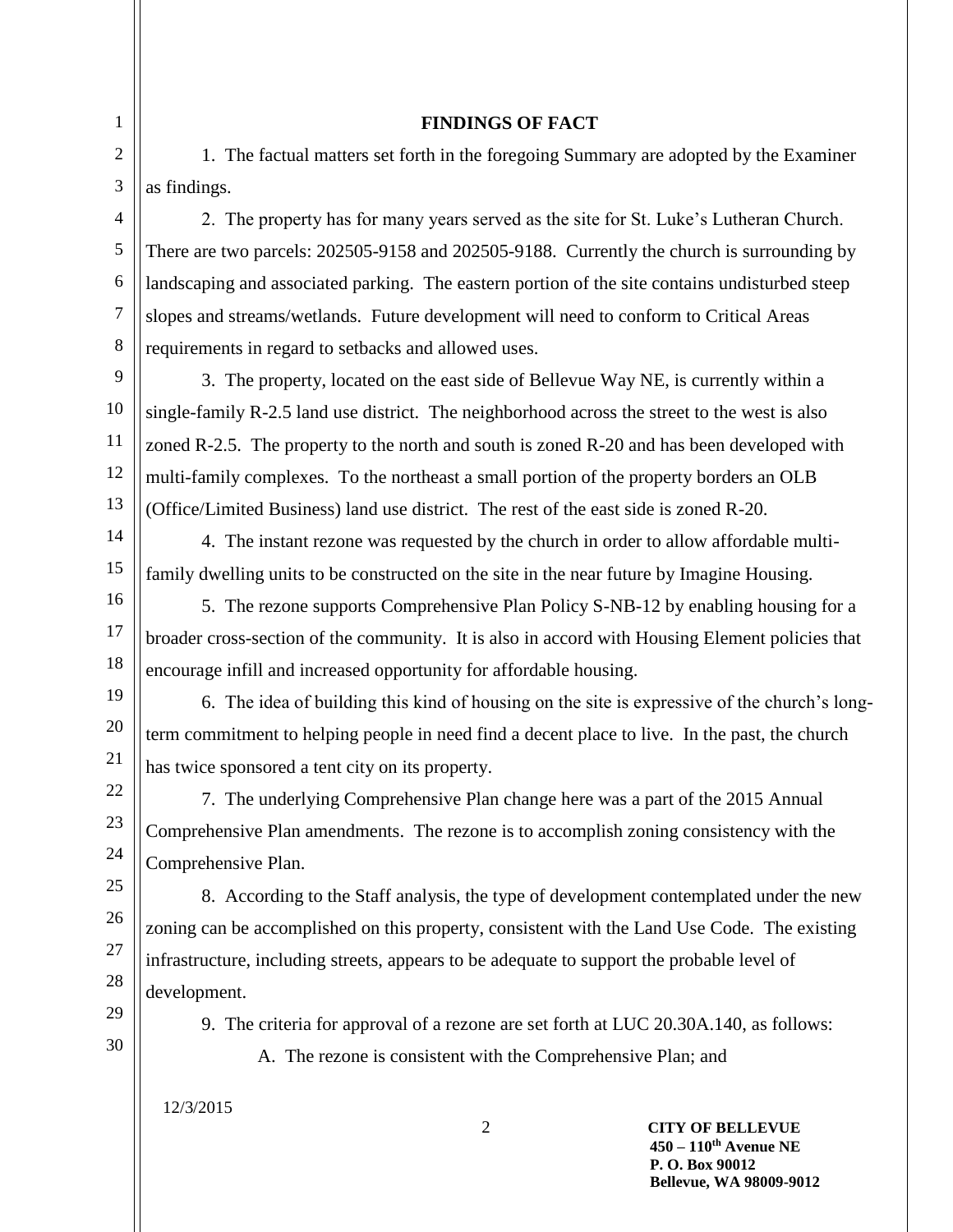| 1  | B. The rezone bears a substantial relation to the public health, safety, or welfare;                                                          |
|----|-----------------------------------------------------------------------------------------------------------------------------------------------|
| 2  | and;                                                                                                                                          |
| 3  | C. The rezone is warranted in order to achieve consistency with the<br>Comprehensive Plan or because of a need for additional property in the |
| 4  | proposed land use district classification or because the proposed zoning                                                                      |
| 5  | classification is appropriate for reasonable development of the subject                                                                       |
| 6  | property; and<br>D. The rezone will not be materially detrimental to uses or property in the                                                  |
| 7  | immediate vicinity of the subject property.<br>E. The rezone has merit and value for the community as a whole.                                |
| 8  |                                                                                                                                               |
| 9  | 10. The Staff Report analyzes the proposed rezone in light of the above criteria and finds                                                    |
| 10 | that the proposal is consistent with them. The Hearing Examiner concurs with this analysis and                                                |
| 11 | adopts the same. The Staff Report is by this reference incorporated herein as though fully set                                                |
| 12 | forth.                                                                                                                                        |
| 13 | 11. Six members of the public testified at the public hearing. All favored providing                                                          |
| 14 | additional affordable housing. However, concern was expressed over the setbacks and potential                                                 |
| 15 | height of any new development. A request was made to retain the setbacks and height limit of                                                  |
| 16 | the R-2.5 zone. The Examiner does not think that a condition requiring such limits needs to be                                                |
| 17 | reflected in this rezone action, but urges that such considerations be weighed in the processing of                                           |
| 18 | any project specific proposal that may be made. A mistake on the sign posted on site regarding                                                |
| 19 | this rezone was pointed out, but the Examiner determines that the error was harmless.                                                         |
| 20 | 12. Any conclusion herein which may be deemed a finding is hereby adopted as such.                                                            |
| 21 | <b>CONCLUSIONS OF LAW</b>                                                                                                                     |
| 22 | 1. The Hearing Examiner has jurisdiction over the subject matter. It is a Process III                                                         |
| 23 | proceeding in which the Examiner, after hearing, makes a recommendation. The final decision is                                                |
| 24 | by the City Council. LUC 20.35.015(D)(1); LUC 20.35.300.                                                                                      |
| 25 | 2. The requirements of SEPA have been met.                                                                                                    |
| 26 | 3. The proposed rezone meets the applicable decision criteria of LUC 20.30A.140.                                                              |
| 27 | 4. The proposed rezone implements the requirement of the Growth Management Act for                                                            |
| 28 | consistency between zoning and the Comprehensive Plan.                                                                                        |
| 29 | 5. Any finding herein which may be deemed a conclusion is hereby adopted as such.                                                             |
| 30 |                                                                                                                                               |
|    |                                                                                                                                               |
|    | 12/3/2015                                                                                                                                     |
|    | 3<br><b>CITY OF BELLEVUE</b>                                                                                                                  |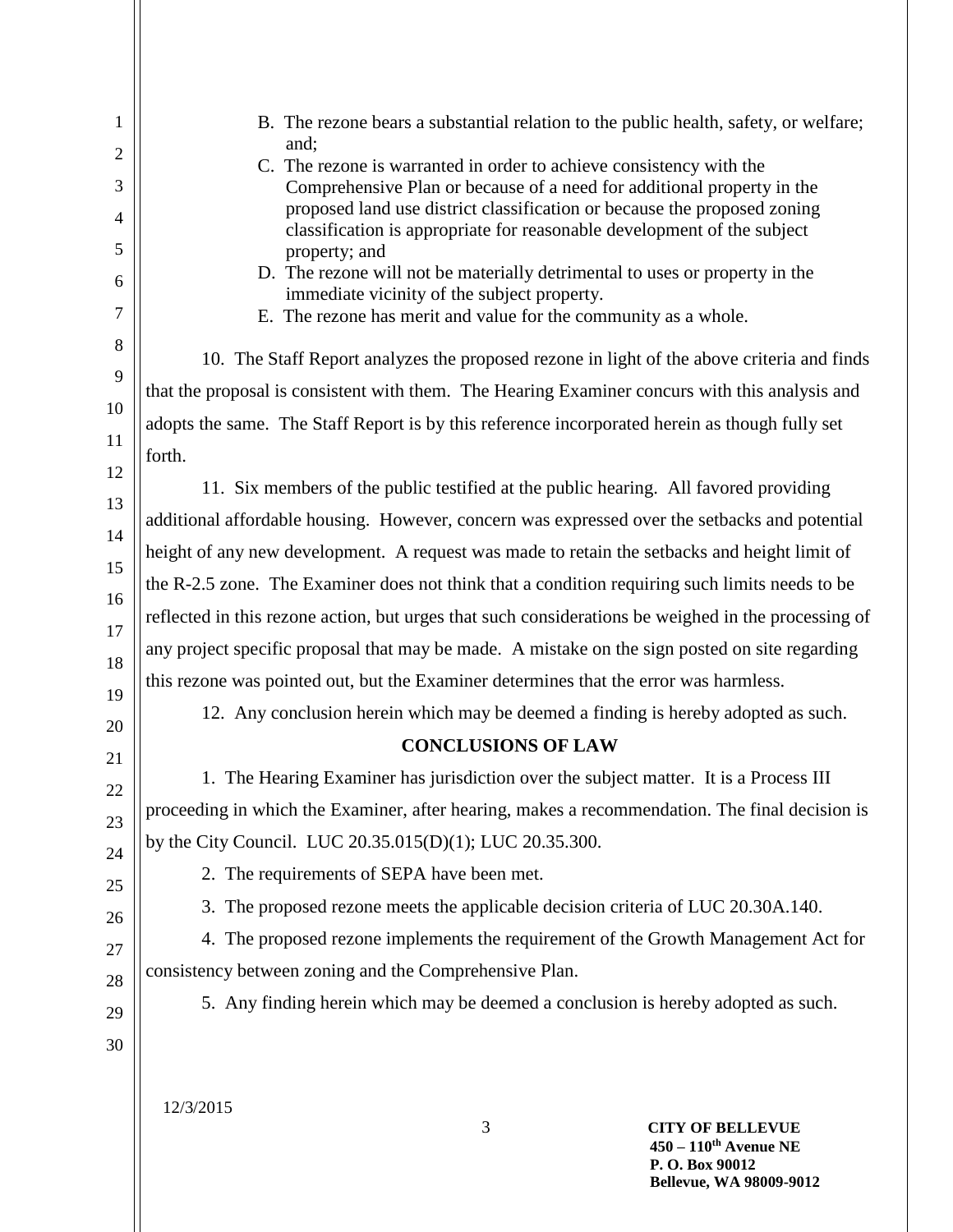| 1        | <b>RECOMMENDATION</b>                                                                                                                                  |  |  |
|----------|--------------------------------------------------------------------------------------------------------------------------------------------------------|--|--|
| 2        | The proposed rezone of the St. Luke's Lutheran Church property at 3030 Bellevue Way                                                                    |  |  |
| 3        | NE (File No: 15-1033697 LQ) should be approved with the following condition:                                                                           |  |  |
| 4        | 1. Authority                                                                                                                                           |  |  |
| 5        | Approval of this rezone does not constitute an approval of any Land Use                                                                                |  |  |
| 6        | Code permits, Design Review for a specific residential density, or any<br>other ancillary permits that may be required for the design and construction |  |  |
| 7        | of any proposed development of the rezone site.                                                                                                        |  |  |
| 8        |                                                                                                                                                        |  |  |
| 9        | DONE, this 3rd day of December, 2015                                                                                                                   |  |  |
| 10       |                                                                                                                                                        |  |  |
| 11       |                                                                                                                                                        |  |  |
| 12       | Write Duffel                                                                                                                                           |  |  |
| 13       | <b>Wick Dufford, Hearing Examiner</b>                                                                                                                  |  |  |
| 14<br>15 |                                                                                                                                                        |  |  |
| 16       |                                                                                                                                                        |  |  |
| 17       |                                                                                                                                                        |  |  |
| 18       | <b>NOTICE OF RIGHT TO APPEAL</b>                                                                                                                       |  |  |
| 19       | (Pursuant to Resolution No. 5097)                                                                                                                      |  |  |
| 20       |                                                                                                                                                        |  |  |
| 21       | RIGHT TO APPEAL-TIME LIMIT                                                                                                                             |  |  |
| 22       | A person who submitted written comments to the Director prior to the hearing, or                                                                       |  |  |
| 23       | submitted written comments or made oral comments during the hearing on this matter, may                                                                |  |  |
| 24       | appeal the recommendation of the Hearing Examiner to the Bellevue City Council by filing a                                                             |  |  |
| 25       | written appeal statement of the Findings of Fact or Conclusion being appealed, and paying any                                                          |  |  |
| 26       | appeal fee, no later than 14 calendar days following date that the recommendation was mailed.                                                          |  |  |
| 27       | The appeal must be received by the City Clerk by 5:00 p.m. on Thursday, December 17, 2015.                                                             |  |  |
| 28       | <b>TRANSCRIPT OF HEARING-PAYMENT OF COST</b>                                                                                                           |  |  |
| 29       | An appeal of the Hearing Examiner's decision requires the preparation of a transcript of                                                               |  |  |
| 30       | the hearing before the Hearing Examiner. Therefore, the request for appeal must be                                                                     |  |  |
|          | accompanied by an initial deposit of \$100 per recording hour. Should the actual cost be less the                                                      |  |  |
|          | 12/3/2015<br>$\overline{4}$<br><b>CITY OF BELLEVUE</b>                                                                                                 |  |  |
|          | $450 - 110$ <sup>th</sup> Avenue NE<br>P.O. Box 90012                                                                                                  |  |  |

**Bellevue, WA 98009-9012**